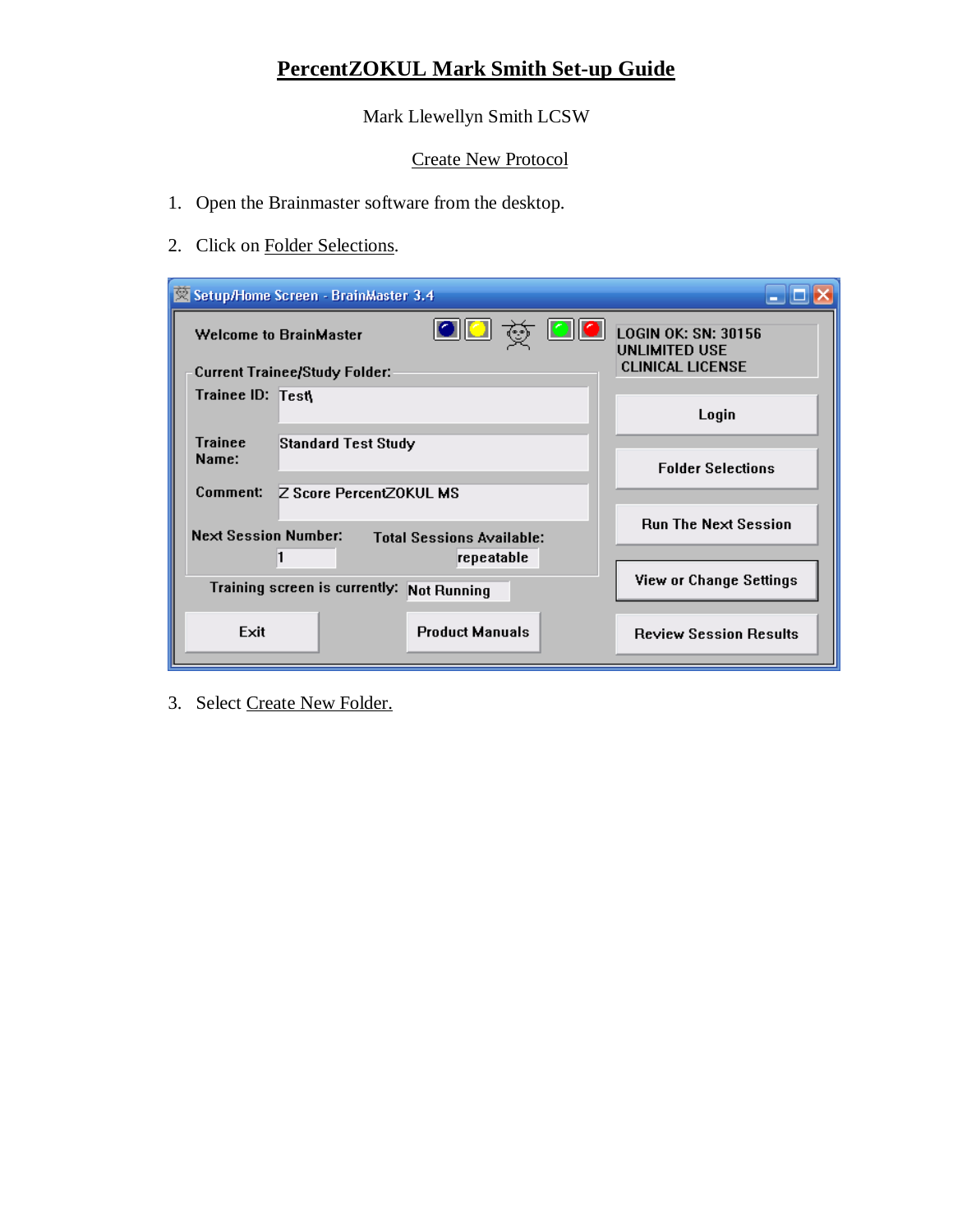| <b>Select Trainee/Study Folder</b>                                                                                                                                                                                                       |                                                                                                         | $\overline{\mathsf{x}}$ |
|------------------------------------------------------------------------------------------------------------------------------------------------------------------------------------------------------------------------------------------|---------------------------------------------------------------------------------------------------------|-------------------------|
| Select Folder: (you may double-click to select)                                                                                                                                                                                          |                                                                                                         |                         |
| IJ<br>[1234]<br>[4Channel_Synchrony[1]]<br>[Adelphi]<br>[Adonis]<br>[Albee]<br>[Alfalfa]<br>[Allover]<br>[Alpha1]<br>[Alpha2]<br>[alpha4]<br>[Always]<br>[Amanda fz t3 f7 f3 downtraining 4-5 hz]<br>[Apple]<br>[Ardous]<br>[Articulate] | ۸<br>$\equiv$<br><b>Create New Folder</b><br><b>Folder Notes</b><br><b>Session Librarian</b><br>0K<br>v |                         |
| File Name [Trainee ID]:<br>Alfalfa\                                                                                                                                                                                                      | <b>Sessions Used:</b>                                                                                   |                         |
| <b>Trainee Name:</b><br><b>Alfalfa</b>                                                                                                                                                                                                   | $\bf{0}$<br><b>Max Sessions:</b>                                                                        |                         |
| Comment:<br>[none]                                                                                                                                                                                                                       | O                                                                                                       |                         |
|                                                                                                                                                                                                                                          | Edit<br><b>Comment</b>                                                                                  |                         |
| <b>Session Genie</b><br><b>Administer Session Genie</b>                                                                                                                                                                                  | <b>Push to Server and Delete Folder</b>                                                                 |                         |

4. In Create New Folder dialogue box place the curser in the name field and type the clients name.

| <b>Create New Folder</b>                         |                      |
|--------------------------------------------------|----------------------|
| CREATE NEW TRAINEE/STUDY FOLDER                  |                      |
| Name:                                            |                      |
| AlbeeP3P4                                        | Use Name for File ID |
| File ID:                                         |                      |
| AlbeeP3P4                                        |                      |
| A comment will be added later, that you can edit |                      |
| Cancel<br>0K                                     |                      |

- 5. Place the curser in the File ID field and create a file ID. Suggestion: use the clients last name plus the 10/20 sites to be trained. Suggestion: select Use Name for File ID for easy identification.
- 6. Click OK in the Create New Folder dialogue box.
- 7. Click OK in the Confirm New Folder dialogue box.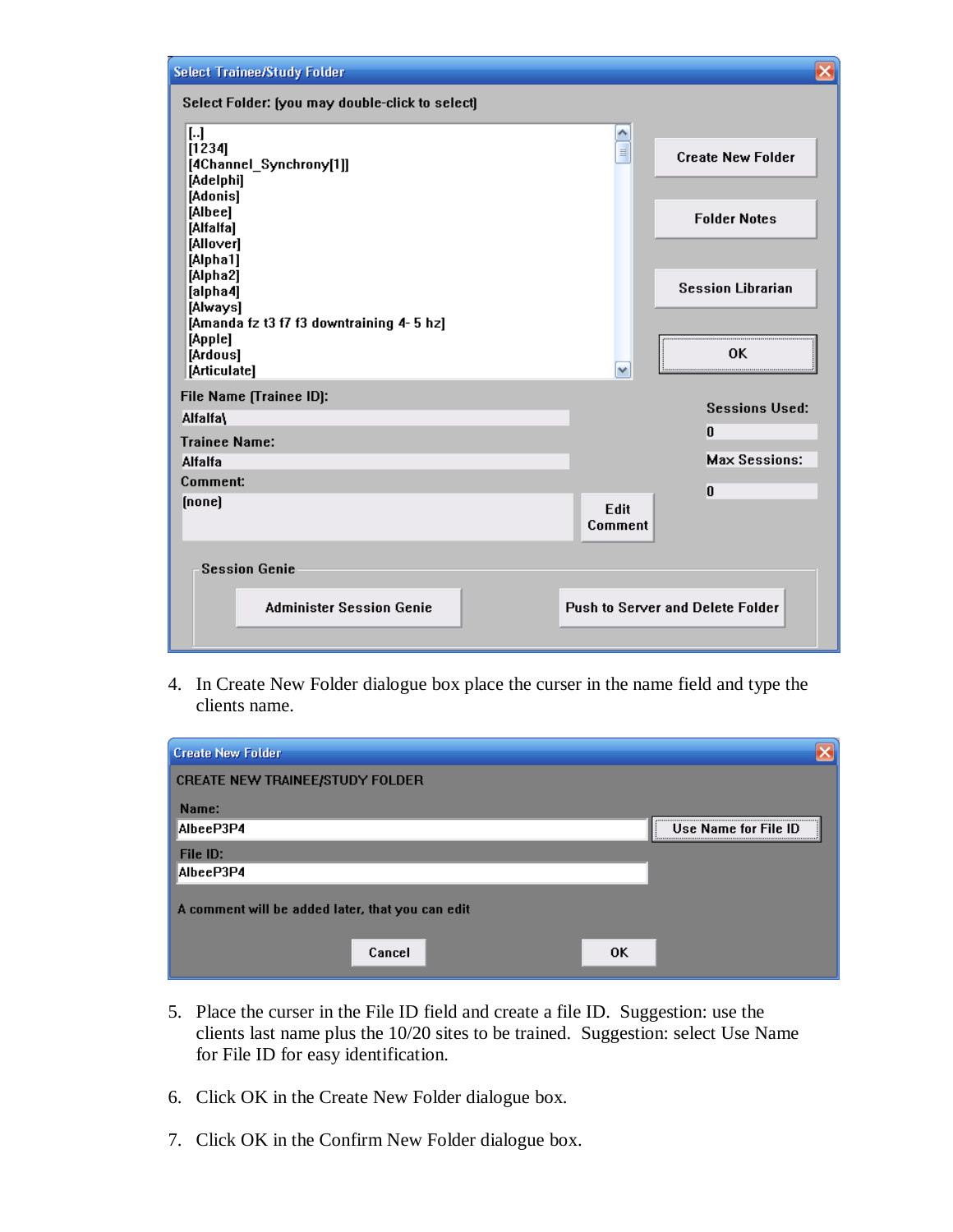8. In the New Folder-Select a Settings File dialogue box, scroll down to the Z Score PercentZOK MS2 settings file and select it by highlighting the name of the file and click on OK.



- 9. In the Setup/Home Screen select View or Change Settings
- 10. The Setup Options screen opens. Select Data Channels.

| <b>Setup Options</b>     |                                                                                                                                                                   |                     |                   |
|--------------------------|-------------------------------------------------------------------------------------------------------------------------------------------------------------------|---------------------|-------------------|
| Read/Write Settings File | <b>Current Trainee/Study:</b><br>AlbeeP3P4                                                                                                                        |                     |                   |
| Data Channels            | NCHANS: 4 SRATE: 256 FILTER: 3 ARTIFACT: 255 uV<br>COM: 5 - SUMCHANS:OFF - SAVEEEG:ON - P-P:ON<br>SITES 1/2: C3 - LE - GND - LE - C4 3/4: P3 - LE - GND - LE - P4 |                     |                   |
| <b>Frequency Bands</b>   | Theta: 4.000-7.000 Alpha: 8.000-12.000 Lobeta: 12.000-15.000                                                                                                      |                     |                   |
| <b>Training Protocol</b> | GO: (none)<br>STOP: (none) AUTO:OFF:50/20/10                                                                                                                      |                     |                   |
| <b>Display Options</b>   | Display: wave, training stats, wide event trends, z-scores,                                                                                                       |                     |                   |
| <b>Feedback Control</b>  | Sound: Event Sounds -                                                                                                                                             |                     |                   |
| <b>Session Control</b>   | 0 SESSIONS -NO BASELINES-10 RUNS OF LENGTH: 2.0 MIN-NO<br><b>PAUSE BETWEEN RUNS-SESSION TYPE: Simulation</b>                                                      |                     |                   |
| <b>CLOSE</b>             | <b>PRINT SETTINGS</b>                                                                                                                                             | <b>Event Wizard</b> | USE THESE SETTING |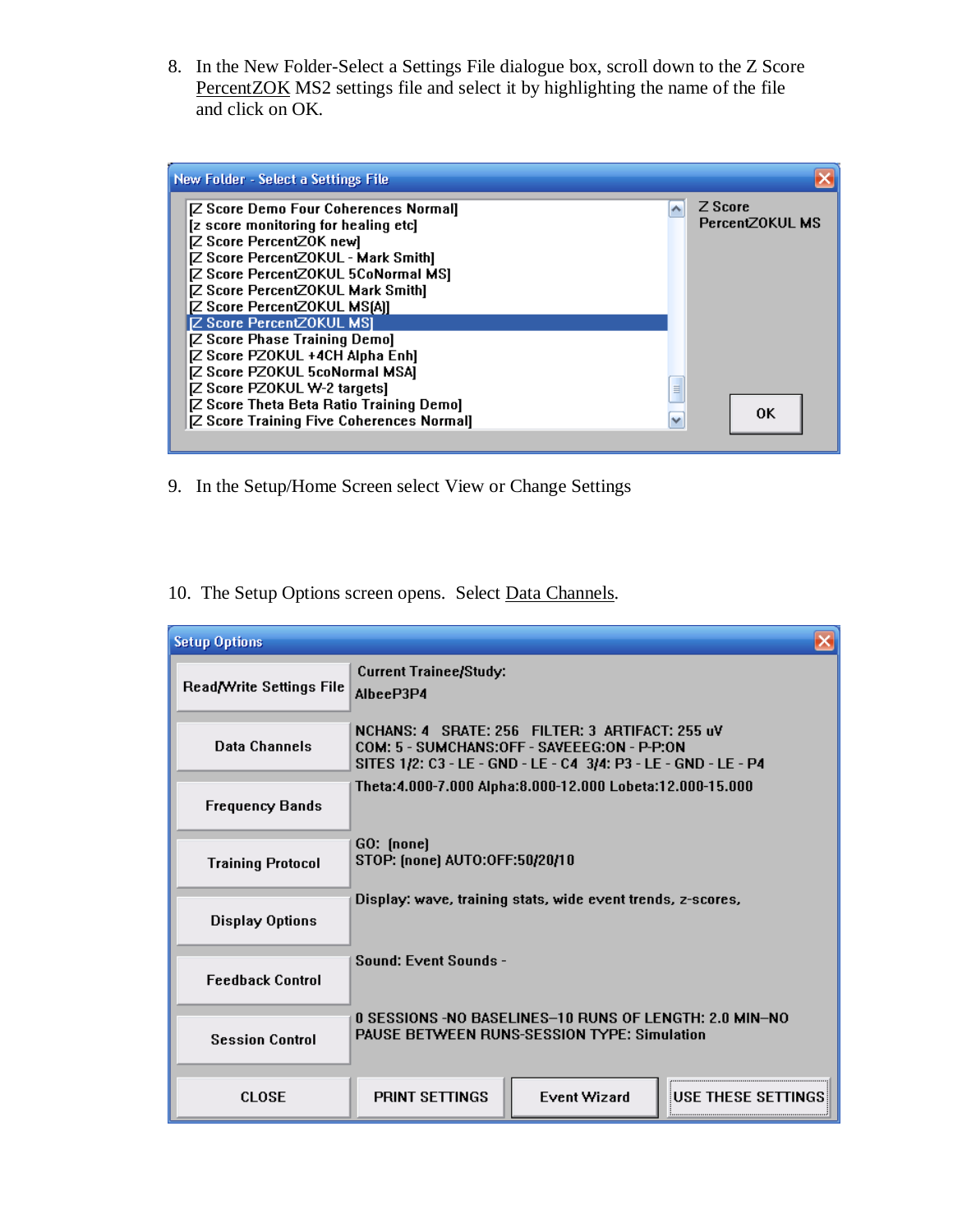11. In the Data Channels dialogue box confirm that the four channel option is selected under the EEG Channels heading.

| <b>Data Channels</b>                                                                                                       |                                                                                                                                   |  |  |
|----------------------------------------------------------------------------------------------------------------------------|-----------------------------------------------------------------------------------------------------------------------------------|--|--|
| <b>EEG Channels:</b><br>$\bullet$ nIR HEG<br>$\bigcirc$ One<br><b>C</b> Two<br>pIR HEG or<br>$\bullet$ Four<br><b>TFMP</b> | <b>Software Digital Filter Order:</b><br>0102030405<br>06 07 08 09 010<br>lower order is faster<br>higher order is more selective |  |  |
| <b>Sum-Channel Mode:</b><br>$\bigcirc$ ON $\bigcirc$<br>$\odot$ OFF                                                        | <b>Atlantis Hardware Control</b>                                                                                                  |  |  |
| 4-channel Sum Method:                                                                                                      | <b>Amplitude Scale:</b>                                                                                                           |  |  |
| $\circ$ Split<br>⊙ Combine                                                                                                 | ⊙ Peak-to-Peak © RMS                                                                                                              |  |  |
| Save EEG to Disk:<br><b>CON</b><br>$C$ OFF                                                                                 | <b>Artifact Threshold:</b><br>255<br>microvolts                                                                                   |  |  |
| <b>Software Notch Filters:</b><br>$\triangledown$ 60 Hz Notch Filter                                                       | $\nabla$ 50 Hz Notch Filter                                                                                                       |  |  |
| <b>EEG Data Sampling Rate:</b><br>$\odot$ 120 sps                                                                          | $\odot$ 256 sps                                                                                                                   |  |  |
| <b>COM Port Select:</b><br>Enter COM Port Number (1, 2, 3, , 32)                                                           | 5                                                                                                                                 |  |  |
| <b>Search this PC for Available COM Ports</b>                                                                              |                                                                                                                                   |  |  |
| Cancel                                                                                                                     | <b>Electrodes &amp; Trainee Info</b><br>0K                                                                                        |  |  |

12. In the Data Channels dialogue box select the Electrodes and Trainee Info button.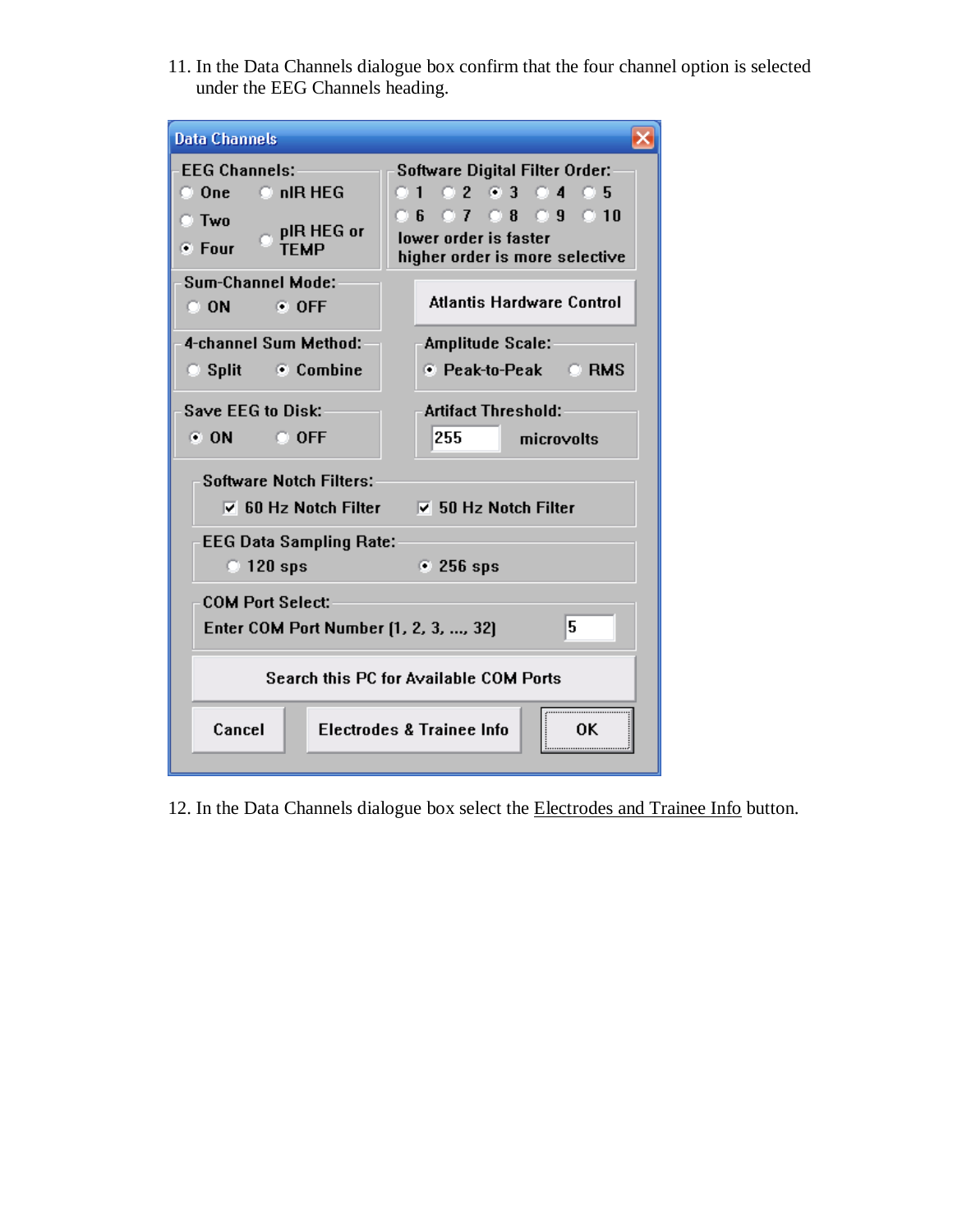13. In the Electrode and Trainee Info dialogue box place the four 10/20 sites to be trained under Active 1, Active 2, Active 3, and Active 4 by selecting the down arrow under each heading and highlighting the appropriate 10/20 site.

| <b>Electrode and Trainee Information</b>                                                  |                                                                          |               |                       |         |  |
|-------------------------------------------------------------------------------------------|--------------------------------------------------------------------------|---------------|-----------------------|---------|--|
| Active 1                                                                                  | Reference 1                                                              | <b>GROUND</b> | Reference 2 Active 2  |         |  |
| C <sub>3</sub>                                                                            | LE                                                                       | <b>GND</b>    | ILE.                  | C4      |  |
| Active 3                                                                                  | Reference 3                                                              |               | Reference 4 Active 4  |         |  |
| P3                                                                                        | LE                                                                       |               | LE                    | P4      |  |
| ép1 FP2<br>$F3F_2F4F8$<br>T3 C3 Cz C4 T4<br>AĪ<br>T5 P3 Pz P4 T6/A2<br>01<br>02<br>0z     |                                                                          |               |                       |         |  |
| <b>Use Session Wizard to control session</b><br><b>Session Wizard</b><br>(use for MINI-Q) |                                                                          |               |                       |         |  |
| Age: [optional - must be nonzero to use Z-Score Training]<br>40                           |                                                                          |               |                       |         |  |
| Cancel                                                                                    | <b>Condition: [required for Z-Score Training]</b><br>$\bullet$ eyes open |               | $\bullet$ eyes closed | 0K.<br> |  |

- 14. Place the clients age in the box labeled: Age (Optional-must be nonzero to use Z Score Training).
- 15. Select Eyes Open or Eyes Closed under the heading: Condition (required for Z Score Training)
- 16. Click OK at the bottom of the Electrode and Trainee info dialogue box and the OK again in the Data Channels Dialogue box.
- 17. You are now back in the Setup Options dialogue box. Select the Session Control button. Under the Number of Sessions heading place the number of sessions desired in the box.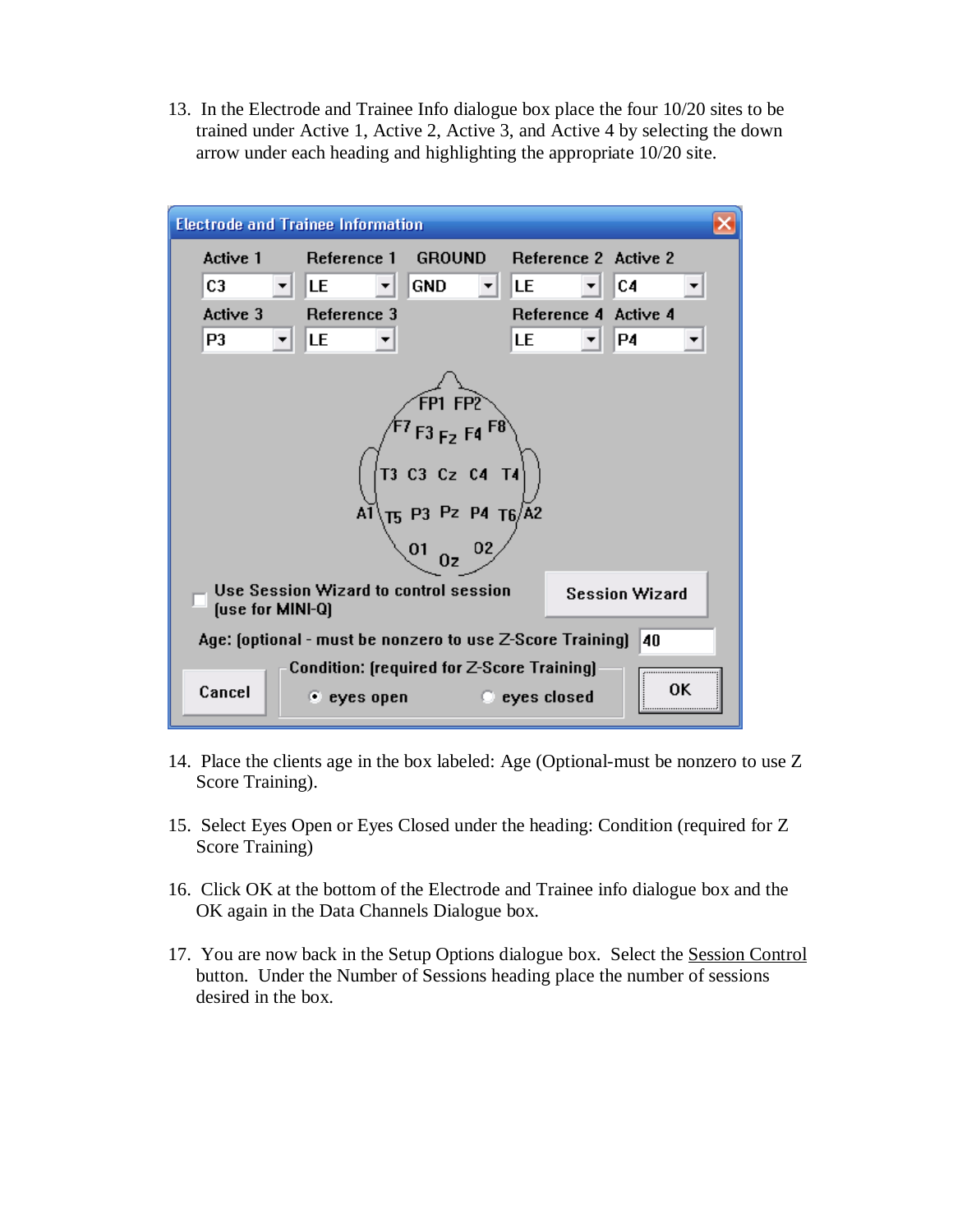| <b>Session Control</b>                                               |                                |
|----------------------------------------------------------------------|--------------------------------|
| NOTE: Please enter all times as whole seconds (1, 2, 3, etc)         |                                |
| Baseline Length (pre and post)                                       | Run Length:                    |
| U<br>Seconds (before and after Runs)                                 | 120<br><b>Seconds</b>          |
| (Length of 0 means "no baselines")                                   | [0 means run indefinitely]     |
| <b>Number of Sessions:</b>                                           | <b>Number of Runs (Trials)</b> |
| O<br>sessions (80 maximum)                                           | 10<br><b>Runs</b>              |
| [O allows repeated use of Test Session 1]                            | [Must have at least one Run]   |
| <b>Session Type:</b>                                                 | <b>Pause Between Runs?</b>     |
| <b>Assessment</b><br>$\bullet$ Training                              |                                |
| <b>Simulation</b><br>Playback<br>IJ.                                 | <b>Session Wizard</b>          |
| Use Session Wizard to control session<br>Cancel<br>(use with MINI-Q) | 0K                             |

- 18. Under the Session Type heading select Training.
- 19. Select OK at the bottom of the Session Control dialogue box.
- 20. Select Use These Settings at the bottom of Setup Options dialogue box.
- 21. You are now ready to begin training.

.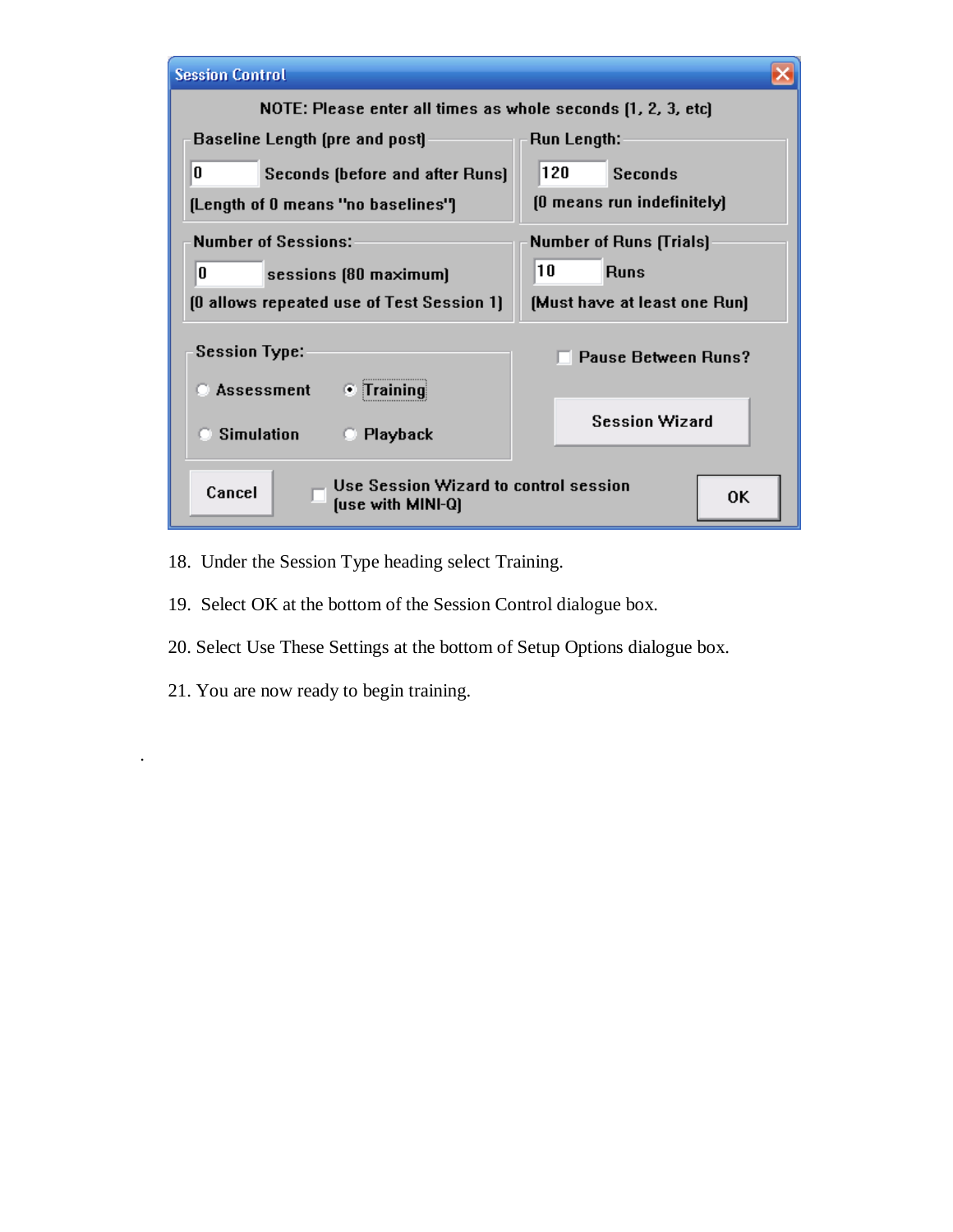## **Training**

- 1. Open the Brainmaster software from your desktop.
- 2. In the Setup/Home Screen select the Folder Selections button.

| Setup/Home Screen - BrainMaster 3.4                             |                                                    |
|-----------------------------------------------------------------|----------------------------------------------------|
| <b>Welcome to BrainMaster</b>                                   | <b>LOGIN OK: SN: 30156</b><br><b>UNLIMITED USE</b> |
| <b>Current Trainee/Study Folder:</b>                            | <b>CLINICAL LICENSE</b>                            |
| Trainee ID: Test\                                               | Login                                              |
| <b>Trainee</b><br>Standard Test Study<br>Name:                  | <b>Folder Selections</b>                           |
| Comment:<br><b>Z Score PercentZOKUL MS</b>                      |                                                    |
| <b>Next Session Number:</b><br><b>Total Sessions Available:</b> | <b>Run The Next Session</b>                        |
| repeatable                                                      |                                                    |
| Training screen is currently:<br><b>Not Running</b>             | View or Change Settings                            |
| <b>Product Manuals</b><br>Exit                                  | <b>Review Session Results</b>                      |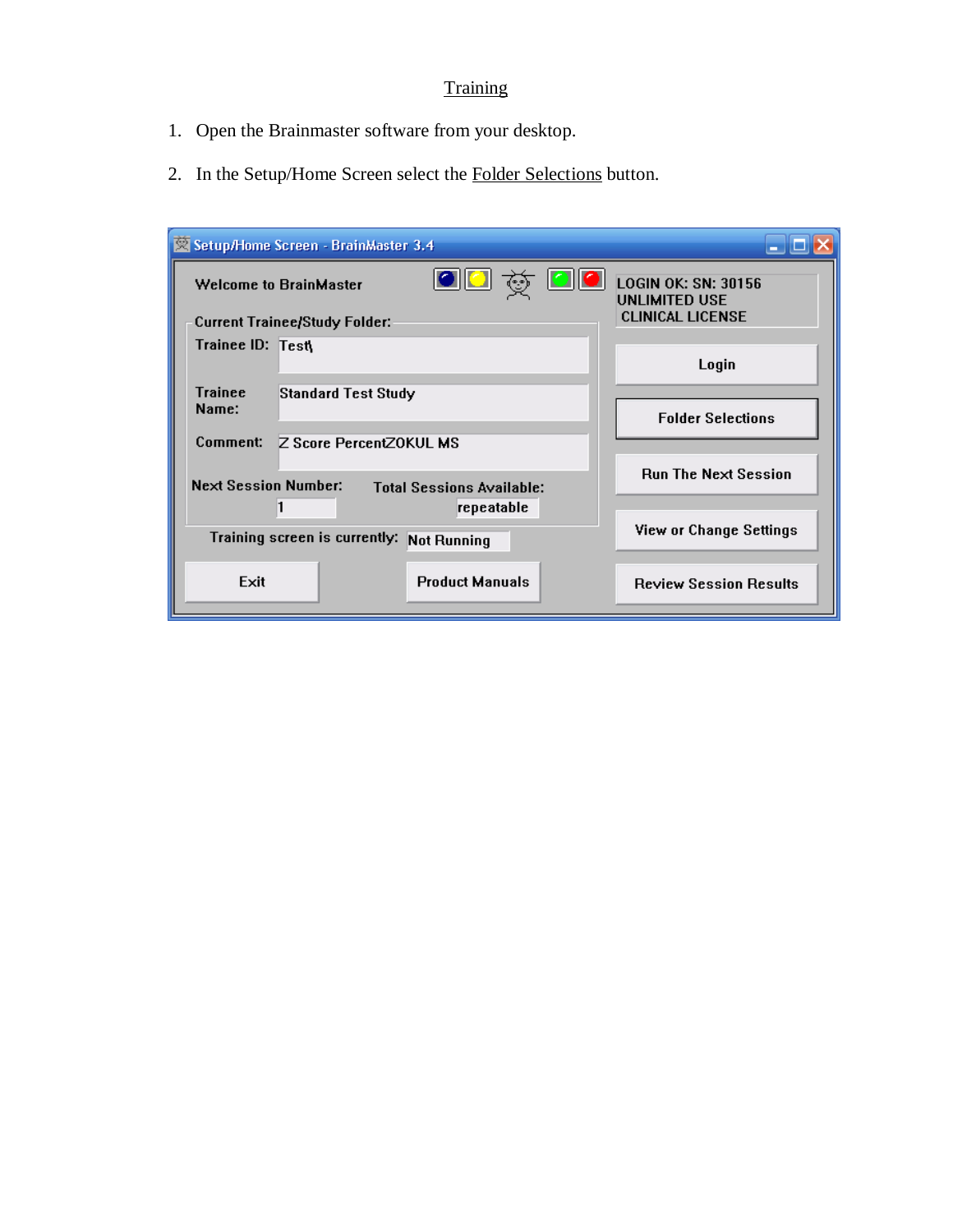3. Scroll down to the client folder, highlight, and select OK.

| <b>Select Trainee/Study Folder</b>                                |                 | $\overline{\mathsf{x}}$          |
|-------------------------------------------------------------------|-----------------|----------------------------------|
| Select Folder: (you may double-click to select)                   |                 |                                  |
| […]<br>[1234]<br>[4Channel_Synchrony[1]]<br>[Adelphi]<br>[Adonis] | $\equiv$        | <b>Create New Folder</b>         |
| [Albee]<br>[AlbeeP3P4]                                            |                 | <b>Folder Notes</b>              |
| [AldousP3P4]<br>[Alfalfa]                                         |                 |                                  |
| [Allover]<br>[Alpha1]<br>[Alpha2]<br>[alpha4]                     |                 | <b>Session Librarian</b>         |
| [Always]<br>[Amanda fz t3 f7 f3 downtraining 4-5 hz]<br>[Apple]   | v               | 0K                               |
| File Name (Trainee ID):                                           |                 | <b>Sessions Used:</b>            |
| AlbeeP3P4\                                                        |                 | 0                                |
| <b>Trainee Name:</b>                                              |                 |                                  |
| AlbeeP3P4                                                         |                 | <b>Max Sessions:</b>             |
| Comment:<br>Z Score PercentZOKUL MS                               |                 | O                                |
|                                                                   | Edit<br>Comment |                                  |
| <b>Session Genie</b>                                              |                 |                                  |
| <b>Administer Session Genie</b>                                   |                 | Push to Server and Delete Folder |

4. In the Setup/Home Screen select the Run the Next Session button.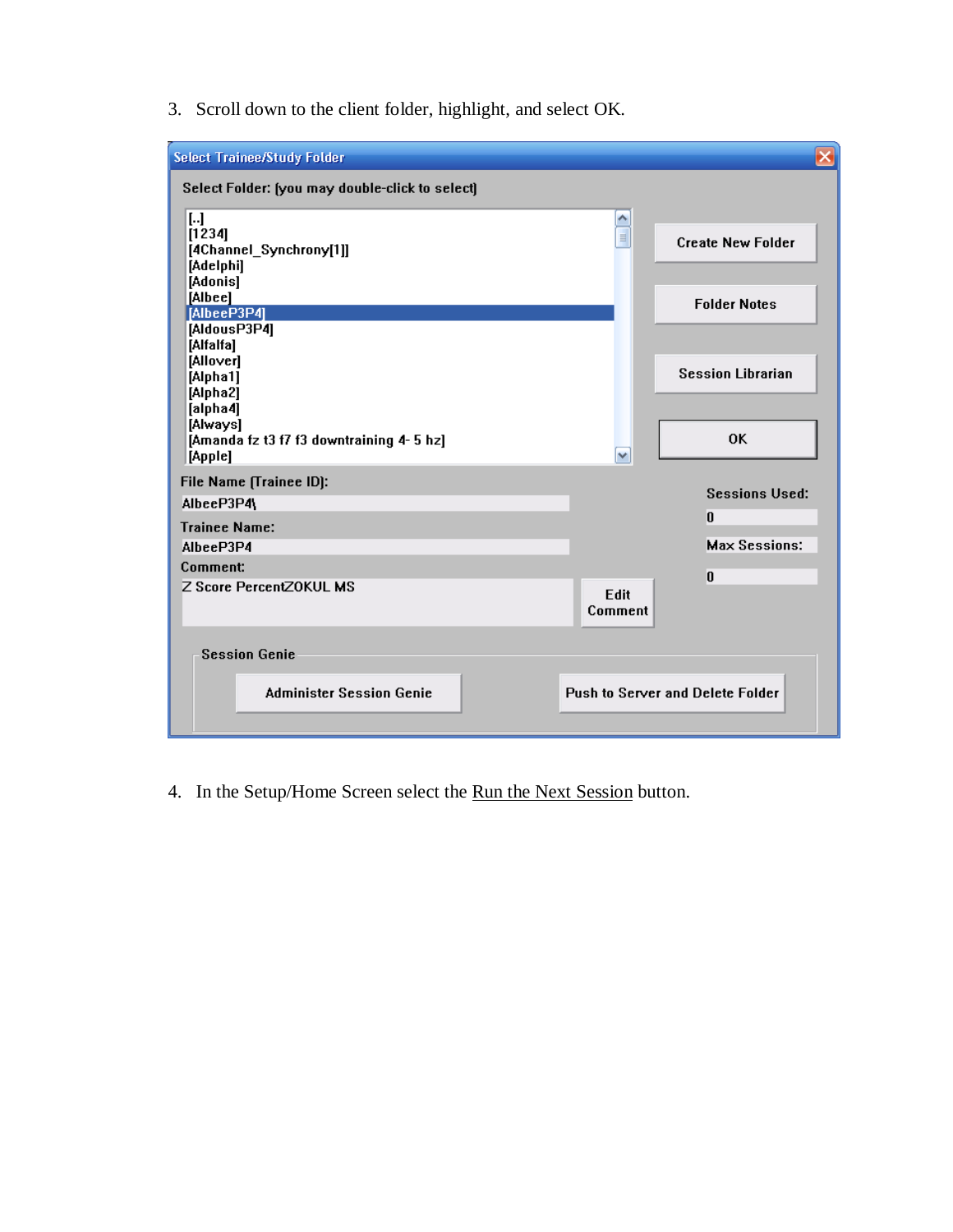5. In the Training/Control Screen select GO.



6. In the Master3O dialogue box confirm your selection of 10/20 sites then select OK.

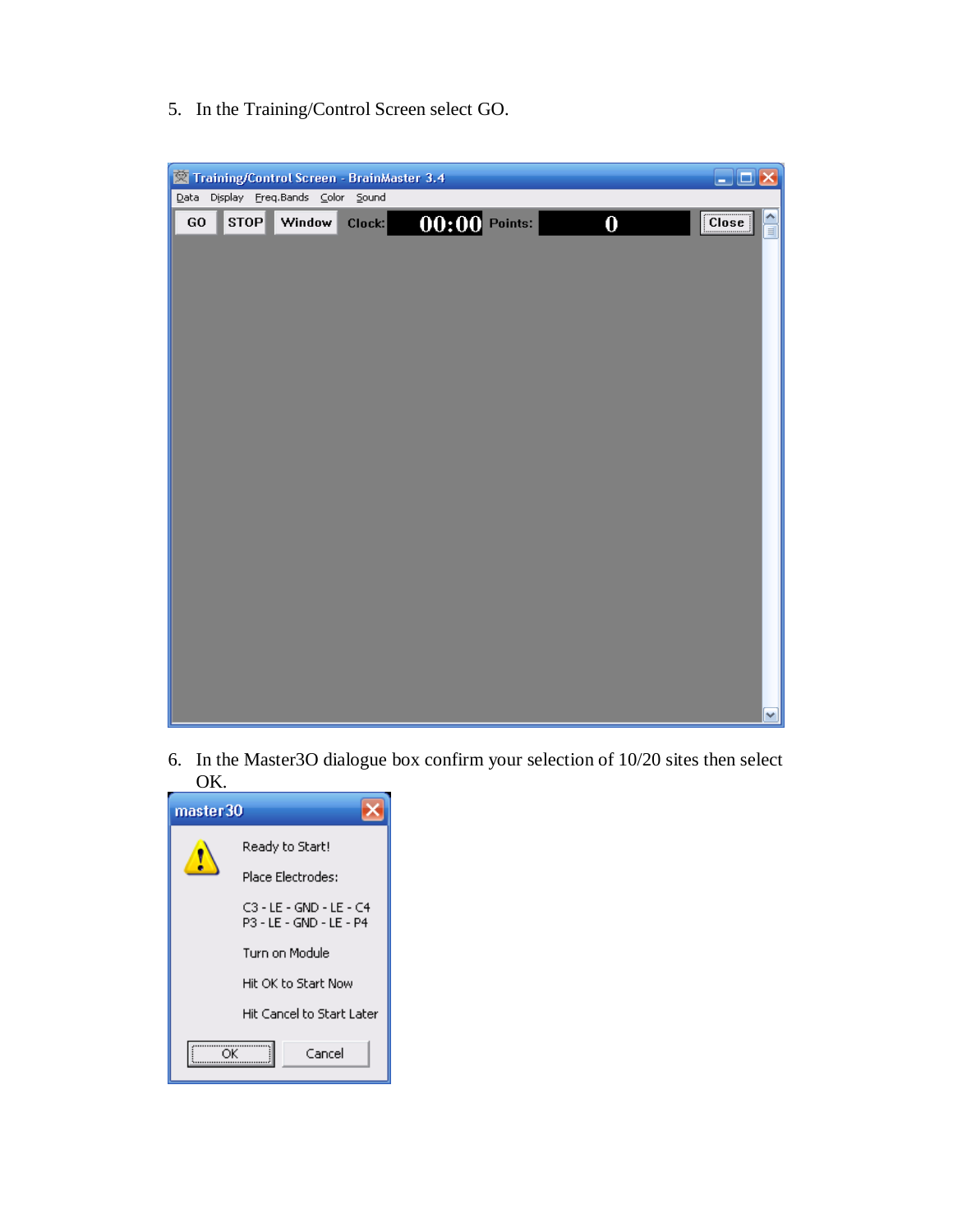7. In the following Master30 dialogue box with the sub-heading Initializing Z Score Training, confirm Age and Condition, i.e., Eyes Open or Closed, then select Yes.

| master 30 |                                                                                                                                                                                                                                                                                                 |
|-----------|-------------------------------------------------------------------------------------------------------------------------------------------------------------------------------------------------------------------------------------------------------------------------------------------------|
|           | Initializing Z Score Training:<br>Age: 40<br>Eyes: open<br>Sites:<br>$C3$ : (BMr 14 -> NG 4)<br>$C4$ : (BMr 16 -> NG 5)<br>P3: (BMr 21 - > NG 6)<br>P4: (BMr 23 - > NG 7)<br>Sampling Rate: 256 (to NeuroGuide = 128)<br>Do you wish to use these parameters for Z-Score training?<br>No<br>Vec |

8. In the last Master30 dialogue box select OK when the signal is good to begin training.

| master 30 |                                             |  |  |  |
|-----------|---------------------------------------------|--|--|--|
|           | Simulation is Running!                      |  |  |  |
|           | To Start this Session,                      |  |  |  |
|           | Press OK When EEG Signal is Good!           |  |  |  |
|           | Press Cancel to Cancel this Session for now |  |  |  |
|           | Cancel                                      |  |  |  |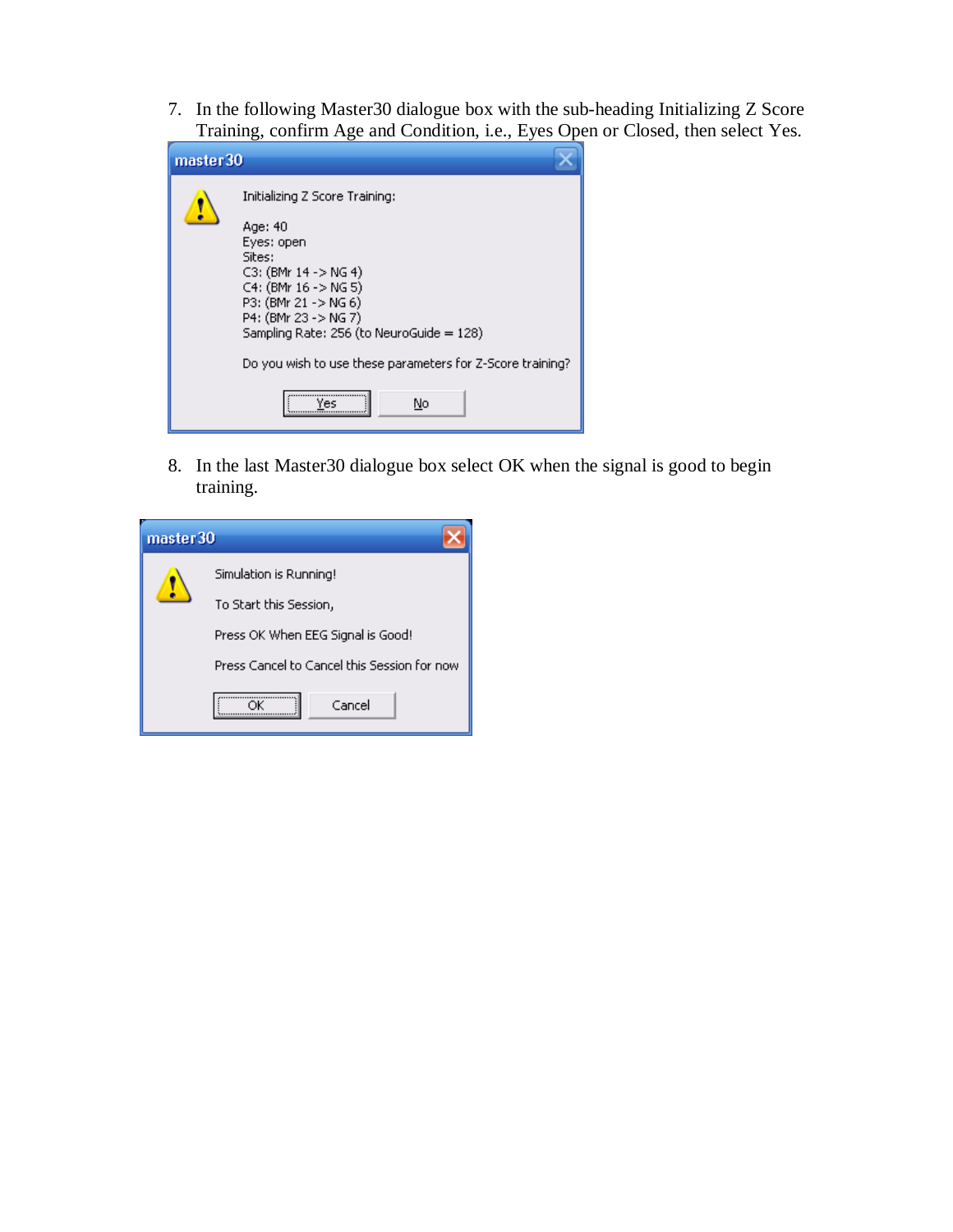| X Training/Control Screen - BrainMaster 3.4                                                                                                                                                                                                                                                                 |                                                                                                                                                                                                                                                                                                                 |                                                                                                                                                                                                  |                                                                                                                                                                                        |                                                                                                                                                           |                                                                                     |                                                          | $\Box$ $\Box$ $\times$ |
|-------------------------------------------------------------------------------------------------------------------------------------------------------------------------------------------------------------------------------------------------------------------------------------------------------------|-----------------------------------------------------------------------------------------------------------------------------------------------------------------------------------------------------------------------------------------------------------------------------------------------------------------|--------------------------------------------------------------------------------------------------------------------------------------------------------------------------------------------------|----------------------------------------------------------------------------------------------------------------------------------------------------------------------------------------|-----------------------------------------------------------------------------------------------------------------------------------------------------------|-------------------------------------------------------------------------------------|----------------------------------------------------------|------------------------|
| Data Display Freq.Bands Color Sound                                                                                                                                                                                                                                                                         |                                                                                                                                                                                                                                                                                                                 |                                                                                                                                                                                                  |                                                                                                                                                                                        |                                                                                                                                                           |                                                                                     |                                                          |                        |
| <b>STOP</b><br>GO<br>Window<br>Clock:                                                                                                                                                                                                                                                                       | $16:10$ Points:                                                                                                                                                                                                                                                                                                 | 000                                                                                                                                                                                              | Close                                                                                                                                                                                  |                                                                                                                                                           |                                                                                     |                                                          | ٨                      |
| Component<br>Delta<br>Theta<br>Alpha<br>Lobeta<br>Beta<br>Hibeta<br>Gamma<br>User                                                                                                                                                                                                                           | <b>Bandwidth</b><br>Grand Avg.<br>$[1.00 - 3.00]$ :<br>3.6<br>3.8<br>5.2<br>4.8<br>$[4.00 - 7.00]$ :<br>5.9<br>$[8.00 - 12.00]$<br>5.4<br>5.3<br>(12.00-15.01<br>5.1<br>$(15.00 - 20.01)$<br>6.7<br>6.8<br>$[20.00 - 30.01]$<br>8.9<br>8.7<br>$(38.00 - 42.01$<br>2.1<br>2.2<br>4.9<br>$(30.00 - 35.01)$<br>4.4 | Damped Avg. % Energy<br>3.7<br>3.6<br>9.1<br>4.9<br>5.0<br>13.3<br>12.0<br>5.3<br>5.6<br>5.0<br>5.0<br>9.1<br>6.8<br>6.3<br>14.6<br>26.0<br>8.7<br>8.3<br>2.1<br>2.2<br>0.0<br>4.9<br>4.8<br>4.2 | 5.9<br>17.7<br>15.4<br>7.8<br>11.8<br>22.6<br>80.00<br>0.0<br>2.3                                                                                                                      |                                                                                                                                                           |                                                                                     | www.uMaval.m                                             | 96.3                   |
| <b>VALUE A</b><br>x=PercentZ0KUL[UTHR, -GTHR);<br>ET PO<br>iercent reward<br>x=-GTHR;// "g" key = lower<br>$x = E1F$ ;                                                                                                                                                                                      | <b>RULE VALUE B</b><br>GT<br>$x=CT$<br>GT<br>$x=ETP$<br>GT<br>$x = GTHR$ ;<br>GT<br>x=UTHR;<br>GT<br>0.5                                                                                                                                                                                                        | THEN:<br>VAL A<br>86.00<br>80.00<br>tone<br>96.25<br>nothing<br>96.25<br>$-2.00$<br>$-2.00$<br>nothing<br>2.00<br>nothing<br>2.00<br>0.50<br>1.00<br>nothing                                     | VAL B % TIME<br>96.3<br>0.0<br>0.0<br>0.0<br>$30.0+$<br>96.3                                                                                                                           |                                                                                                                                                           |                                                                                     |                                                          | 80.0<br>2.0            |
|                                                                                                                                                                                                                                                                                                             |                                                                                                                                                                                                                                                                                                                 |                                                                                                                                                                                                  | $-20.0$                                                                                                                                                                                | Events 1-4:                                                                                                                                               |                                                                                     |                                                          | $-2.0$                 |
| SITES: C3 C4 (EO)<br>Abs<br>$-0.3$<br>Delta (1.0-4.0)<br>$-0.0$<br>Theta (4.0-8.0)<br>Alpha (8.0-12.5)<br>$-0.3$<br>0.6<br>Beta [12.5-25.5]<br>1.0<br>Beta 1 (12.0-15.5)<br>0.5<br>Beta 2 (15.0-18.0)<br>0.5<br>Beta 3 (18.0-25.5)<br>Gamma (25.5-30.5)<br>0.7                                              | Rel<br>Rat/A<br>Rat/T<br>$-0.4$<br>0.1<br>$-0.2$<br>$-0.1$<br>0.3<br>$-0.5$<br>0.7<br>0.9<br>0.4<br>0.5<br>0.7                                                                                                                                                                                                  | <b>Rat/B</b><br>Rat/G<br>$-0.7$<br>$-1.0$<br>$-0.5$<br>$-0.7$<br>$-0.7$<br>$-0.9$<br>$-0.3$                                                                                                      | SITES: P3 P4 (E0)<br>Delta (1.0-4.0)<br>Theta (4.0-8.0)<br>Alpha (8.0-12.5)<br>Beta (12.5-25.5)<br>Beta 1 (12.0-15.5)<br>Beta 2 (15.0-18.0)<br>Beta 3 (18.0-25.5)<br>Gamma (25.5-30.5) | Abs<br>Rel<br>$-0.3$<br>$-0.5$<br>$-0.1$<br>$-0.2$<br>$-0.6$<br>$-0.6$<br>0.5<br>0.7<br>1.3<br>1.4<br>0.2<br>0.4<br>0.5<br>0.7<br>0.7<br>0.9              | Rat/T<br>Rat/B Rat/G<br>Rat/A<br>$-0.2$<br>$-0.7$<br>0.1<br>$-0.5$<br>0.3<br>$-0.8$ | -1.3<br>-1.1<br>$-1.3$<br>$-0.6$                         |                        |
| $-0.4$<br>Delta (1.0-4.0)<br>Theta (4.0-8.0)<br>0.1<br>Alpha [8.0-12.5]<br>$-0.3$<br>0.5<br>Beta (12.5-25.5)<br>1.0<br>Beta 1 (12.0-15.5)<br>0.4<br>Beta 2 (15.0-18.0)<br>0.3<br>Beta 3 (18.0-25.5)<br>0.6<br>Gamma (25.5-30.5)<br>$P$ <b>0</b> $\mathbf{u}$ $\mathbf{e}$ <b>0</b><br><b><i>H</i></b> start | $-0.4$<br>$-0.3$<br>$-0.0$<br>0.1<br>0.3<br>$-0.4$<br>0.6<br>1.0<br>0.4<br>0.3<br>0.6<br>File New York T                                                                                                                                                                                                        | $-0.7$<br>$-1.0$<br>$-0.3$<br>$-0.7$<br>$-0.6$<br>$-0.9$<br>$-0.4$<br>C:\Documents                                                                                                               | Delta (1.0-4.0)<br>Theta [4.0-8.0]<br>Alpha (8.0-12.5)<br>Beta (12.5-25.5)<br>Beta 1 (12.0-15.5)<br>Beta 2 [15.0-18.0]<br>Beta 3 [18.0-25.5]<br>Gamma (25.5-30.5)<br>C:\Documents a    | $-0.5$<br>$-0.4$<br>$-0.0$<br>0.1<br>$-0.6$<br>$-0.7$<br>0.8<br>0.6<br>1.2<br>1.2<br>0.5<br>0.6<br>0.7<br>$0.5\,$<br>0.8<br>0.9<br><b>EN</b> PercentZOKUL | $-0.3$<br>0.2<br>$-0.8$<br>0.5<br>$-0.4$<br>$-0.9$<br>Setup/Home Scr                | $-1.3$<br>$-0.9$<br>$-1.3$<br>$-0.5$<br>Training/Control | 0.8008361              |

- 9. The positive Z scores are adjusted with the "u" key. Raise the positive Z score by typing u on the keyboard. Lower the positive Z score by holding the Shift key down and pressing the "u" key. The default is +2 STD.
- 10. The size of the positive Z score can be confirmed by looking at the number to the right of the orange line in the Event 1-4 graph. The size of the positive Z score can also be confirmed by examining the third number from the top in columns Val A or Val B.
- 11. The negative Z scores are adjusted with the "g" key. Raise the negative score by typing "g" on the keyboard. Lower the negative Z score by holding the Shift key down and pressing the "g" key. The default is -2 STD.
- 12. The size of the positive Z score can be confirmed by looking at the number to right of the yellow line in the Event 1-4 graph. The size of the negative Z score can also be confirmed by examining the fourth number from the top in columns Val A or Val B.
- 13. The percentage of Z scores that must be met in order for the client to receive a reward is adjusted with the "c" Key. Press "c" to raise the percentage of Z scores. Hold down the Shift key while pressing the "c" key to lower the percentage of Z scores.